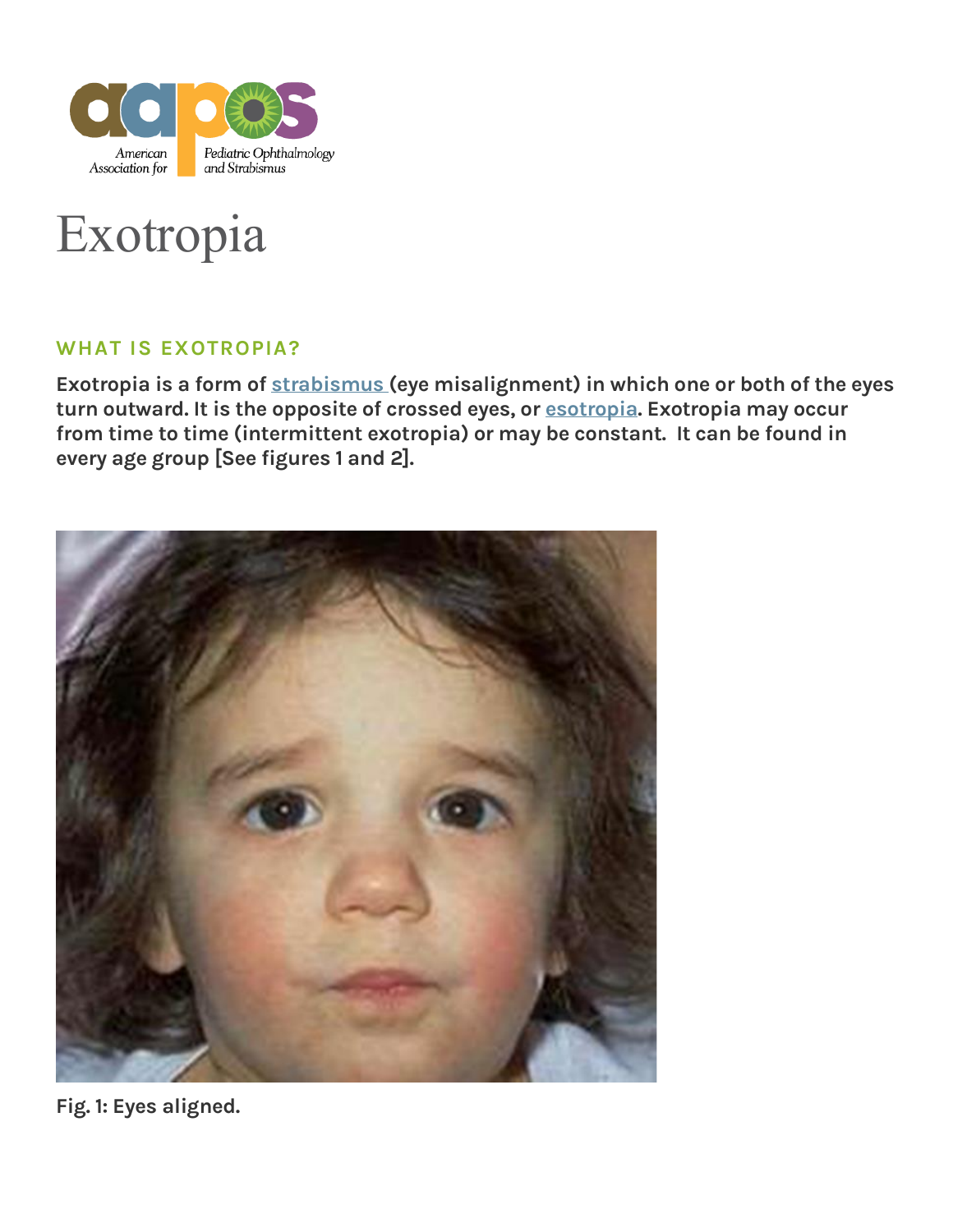

## **WHAT ARE THE DIFFERENT TYPES OF EXOTROPIA?**

Exotropia may be congenital (present at birth) or acquired. The acquired forms of exotropia include intermittent exotropia, sensory exotropia, and consecutive exotropia (exotropia that develops after surgery to treat crossed eyes).

## **WHAT IS CONGENITAL EXOTROPIA?**

Congenital or infantile exotropia is an outward turning of the eyes from birth or early infancy. Esotropia (in-crossing of the eyes) is much more common than exotropia in infants. Constant exotropia in an infant should be evaluated by a pediatric [ophthalmologist](https://aapos.org/glossary/pediatric-ophthalmologist) to evaluate for any associated medical conditions.

#### **WHAT IS INTERMITTENT EXOTROPIA?**

Intermittent exotropia is a condition in which there are times when one eye has drifted outwards, and other times when the eyes are straight. Some patients or family members notice the exotropia more when the patient is tired or daydreaming. Sometimes the exotropia is noticed more when the patient is looking in the distance. The intermittent exotropia may occur rarely and result in few or no symptoms. However, in some people it may become more frequent over time or progress to the point of becoming constant.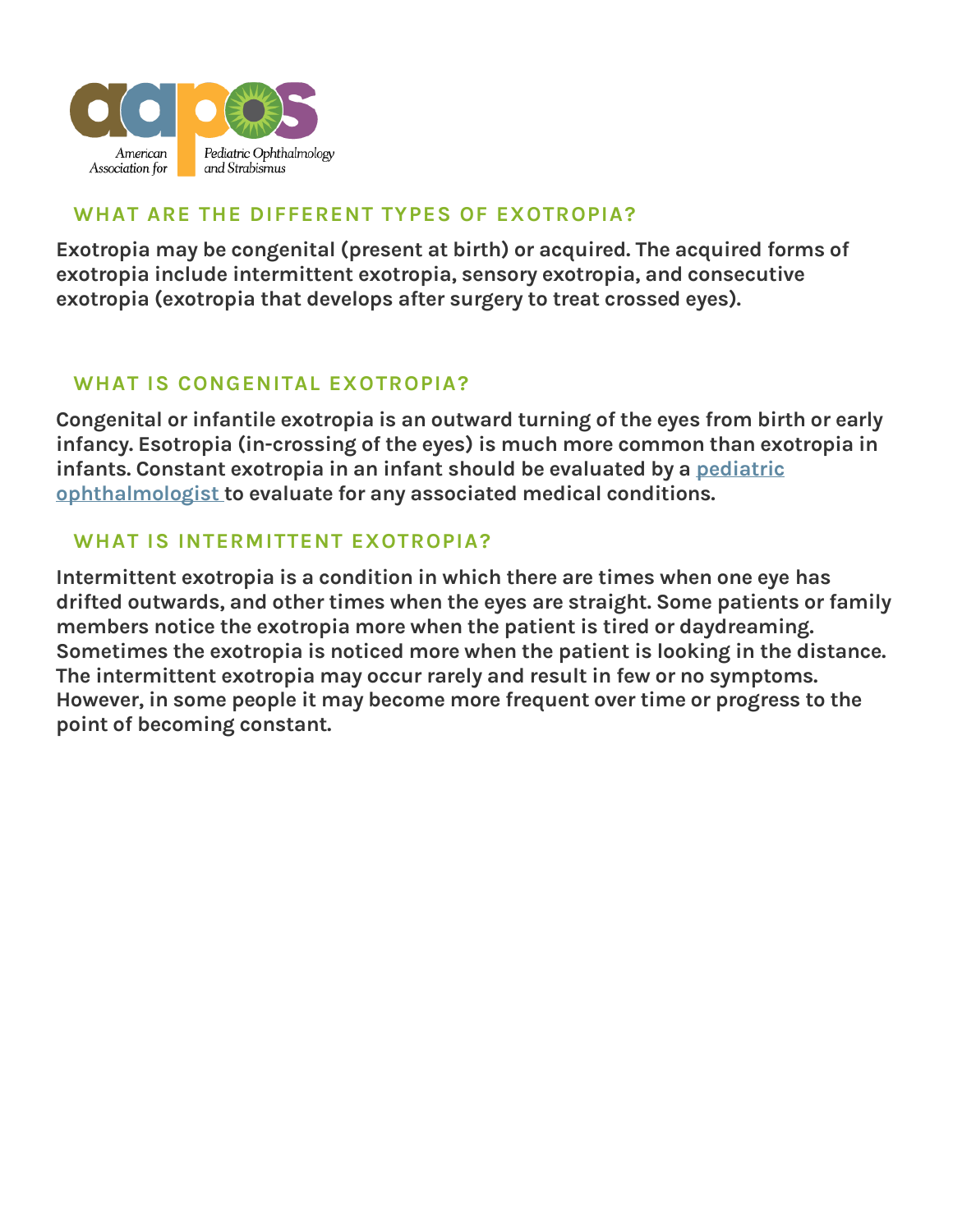



**Fig. 2:** Right eye deviated outward, exotropic

#### **DOES EXOTROPIA RUN IN FAMILIES?**

Eye muscle problems or misalignment of the eyes (Strabismus) can run in families. However, affected family members do not necessarily share the same type and/or severity of strabismus. A family history of strabismus is an indication to be seen by a pediatric ophthalmologist.

#### **WHAT ARE THE SIGNS OF INTERMITTENT EXOTROPIA?**

People with intermittent exotropia may experience the outward drift only occasionally, such as when they are very tired, feeling sick, or after drinking alcohol, despite their efforts to refocus. Children may squint one eye in bright sunlight, or may rub one of their eyes. Some people may describe that their vision becomes blurry or they may experience double vision when their eyes are misaligned. Some say that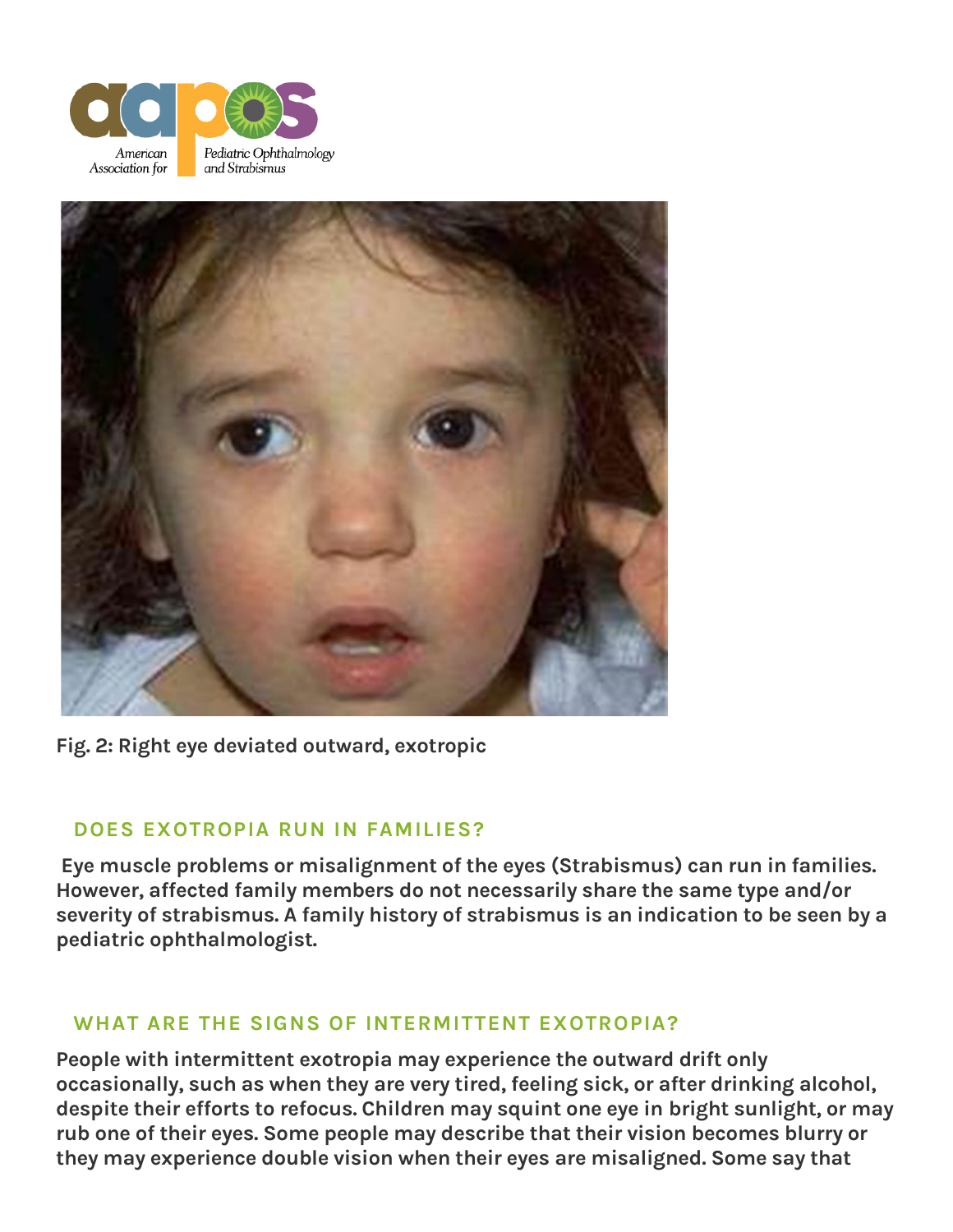

they can "feel" that an eye is misaligned, even though they do not see anything unusual. Others are unaware that an eye is turning unless it is mentioned by another person.

#### **WHY DOES SOMEONE WITH INTERMITTENT EXOTROPIA CLOSE ONE EYE FREQUENTLY?**

Children with intermittent exotropia commonly close or squint one eye at times, especially when they are exposed to bright sunlight. The exact reason people with intermittent exotropia close one eye in bright light remains unknown. In any case, when the eye is closed, the child cannot use both eyes together. Small children who won't wear sunglasses may be offered a hat with a brim, such as a baseball cap, to shield the eyes from the sun, thereby limiting the need to squint.

#### **IS IT POSSIBLE TO OUTGROW INTERMITTENT EXOTROPIA?**

While it is possible for exotropia to become less frequent with age, most forms of exotropia do not resolve completely. However, some people may be able to adequately control the drifting with glasses or other non-surgical means.

#### **CAN ANYTHING BE DONE TO KEEP INTERMITTENT EXOTROPIA FROM GETTING WORSE?**

Common sense approaches may help to control intermittent exotropia. For example, getting the recommended amount of sleep for age is important—many children don't! Staying as healthy as possible may also help. Feeling sick or having a fever may cause the intermittent exotropia to temporarily occur more frequently. See your ophthalmologist as often as recommended, to keep the vision up to date if glasses are needed. Otherwise, the progression of intermittent exotropia is not something that we can predictably control.

#### **DOES WATCHING TOO MUCH TELEVISION OR PLAYING TOO MANY VIDEO GAMES MAKE EXOTROPIA WORSE? OR CAN VIDEO GAMES HELP?**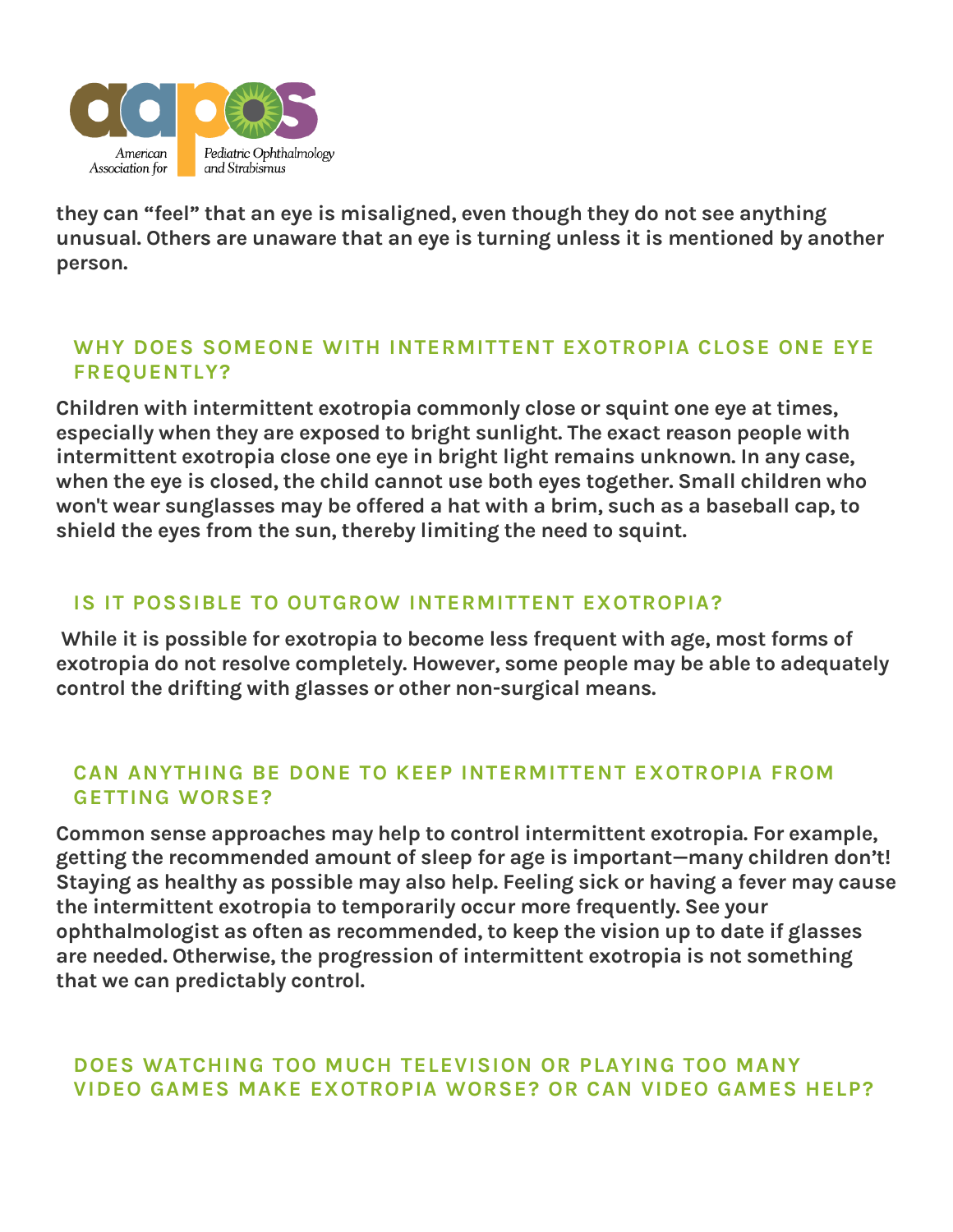

Normal visual activities have no effect on exotropia. However, for other health reasons, parents are encouraged to limit the time their children spend watching TV, playing video games, and sitting at their computers.

## **WHAT IS SENSORY EXOTROPIA?**

Exotropia in an eye with poor vision is called sensory exotropia. In this case, the eye with reduced vision is unable to work together with the other eye, and therefore, the worse seeing eye may tend to drift outward. Sensory exotropia may occur at any age. If the visual problem is treatable, it should be addressed as soon as possible. In cases of permanent vision loss, surgery to straighten the eye is often an option.

#### **HOW IS EXOTROPIA TREATED?**

Non-surgical treatment may include glasses and, in some instances, patching therapy may be recommended. If the eyes are misaligned more often than they are straight, surgery on the eye muscles may be recommended to realign the eyes. Your pediatric ophthalmologist will discuss the ideal timing of surgery for your situation.

#### **WHEN IS SURGERY FOR EXOTROPIA INDICATED?**

Criteria for surgery may vary somewhat, but generally surgery is indicated when the exotropia is frequently present, when the patient is experiencing significant symptoms (eyestrain, double vision, squinting), or when there is evidence that the patient is losing "binocular vision." Surgery may not be recommended if the exotropia is adequately controlled with glasses or other non- surgical methods.

#### **WHAT IS BINOCULAR VISION?**

Binocular vision refers to the brain's ability to see objects with both eyes simultaneously. Among other benefits, binocular vision is necessary for normal depth perception, or "3-D vision". Your pediatric ophthalmologist has ways to test this in the office.